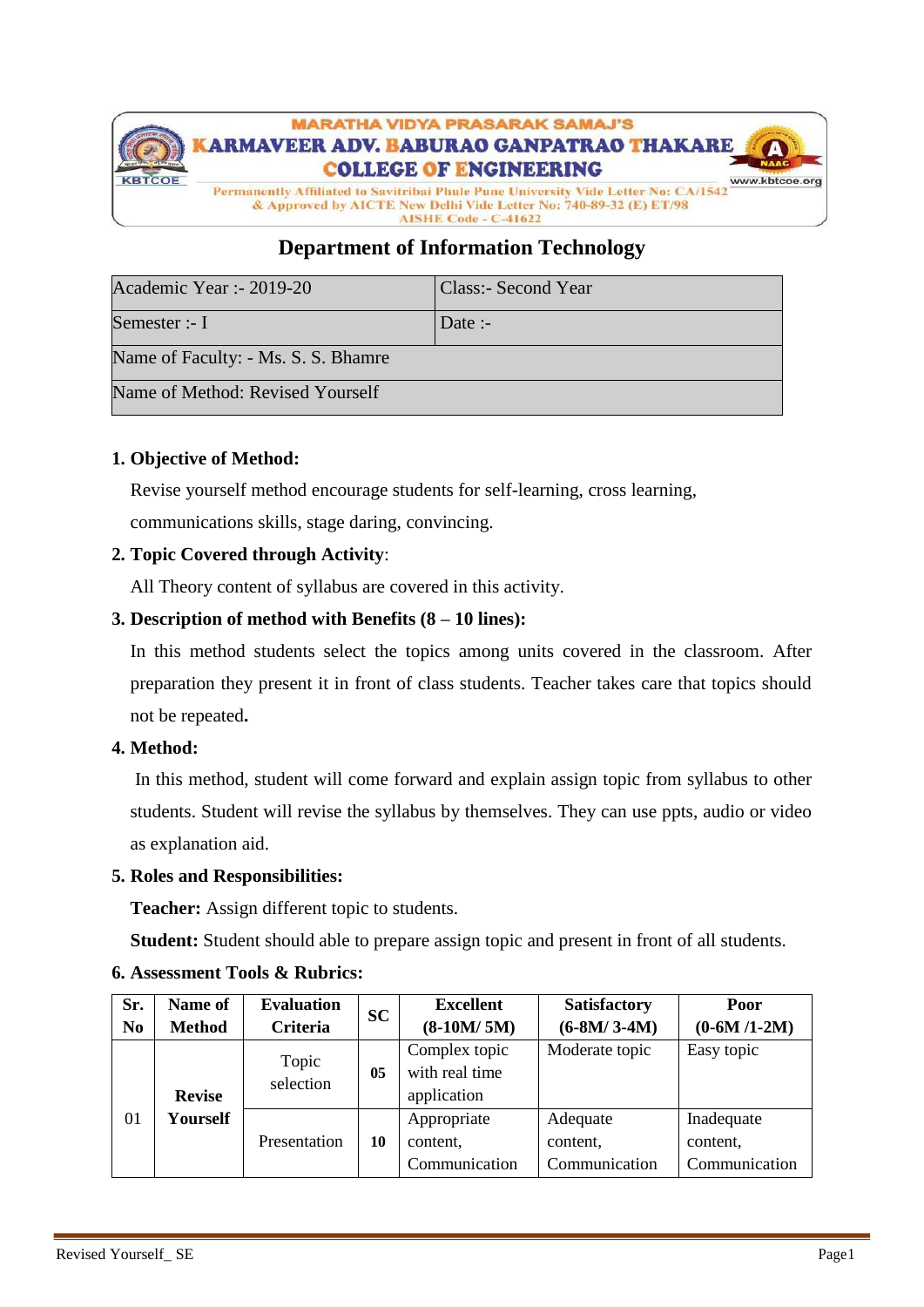|                    |    | skill,                                  | skill,                                                     | skill,                   |
|--------------------|----|-----------------------------------------|------------------------------------------------------------|--------------------------|
|                    |    | <b>Content Delivery</b>                 | <b>Content Delivery</b>                                    | Content                  |
|                    |    |                                         |                                                            | Delivery                 |
| Question<br>Answer | 10 | Appropriate<br>Answers to<br>Questions. | Answers<br>questions, but<br>often with little<br>insight. | Inappropriate<br>Answers |

## **7. Evaluation Sheet**

|                         |                                                                                                                                                                              | <b>Department Of Information Technology</b>                                                                                                                                              |                    |                                            |                           |               |         |  |  |  |  |  |
|-------------------------|------------------------------------------------------------------------------------------------------------------------------------------------------------------------------|------------------------------------------------------------------------------------------------------------------------------------------------------------------------------------------|--------------------|--------------------------------------------|---------------------------|---------------|---------|--|--|--|--|--|
|                         |                                                                                                                                                                              | <b>Class: SE IT</b><br><b>Subject: Fundamentals of Data Structures</b>                                                                                                                   |                    | <b>Innovative Method: Revised yourself</b> |                           | $2019 - 2020$ | sem T   |  |  |  |  |  |
|                         | Objectives of Activity:                                                                                                                                                      |                                                                                                                                                                                          |                    |                                            |                           |               |         |  |  |  |  |  |
|                         | 1. To improve communication/presentation skills<br>2. To improve level of rememberance in students as when students explain topic by their own they rememembers it very well |                                                                                                                                                                                          |                    |                                            |                           |               |         |  |  |  |  |  |
| PO's mapped:            |                                                                                                                                                                              |                                                                                                                                                                                          |                    |                                            |                           |               |         |  |  |  |  |  |
|                         | multidisciplinary settings                                                                                                                                                   | PO9: Individual and Team Work: Function effectively as an individual, and as a member or leader in diverse teams, and in                                                                 |                    |                                            |                           |               |         |  |  |  |  |  |
|                         |                                                                                                                                                                              | PO10: Communication: Communicate effectively on complex engineering activities with the engineering community and                                                                        |                    |                                            |                           |               |         |  |  |  |  |  |
|                         |                                                                                                                                                                              | with society at large, such as, being able to comprehend and write effective reports and design documentation, make<br>effective presentations, and give and receive clear instructions. |                    |                                            |                           |               |         |  |  |  |  |  |
|                         |                                                                                                                                                                              | PO11: Life-long Learning: Recognize the need for, and have the preparation and ability to engage in independent and life-                                                                |                    |                                            |                           |               |         |  |  |  |  |  |
|                         | <b>Activity Description:</b>                                                                                                                                                 | long learning in the broadest context of technological change.                                                                                                                           |                    |                                            |                           |               |         |  |  |  |  |  |
|                         |                                                                                                                                                                              | Students will come forward and will explain any topic of syllabus to other students individually or in group. Students will                                                              |                    |                                            |                           |               |         |  |  |  |  |  |
|                         | Rules of activity:                                                                                                                                                           | revise the syllabus by themselves. They can use ppt, audio, video as explaination aid.                                                                                                   |                    |                                            |                           |               |         |  |  |  |  |  |
|                         | 1. Topic should not be repeated                                                                                                                                              | <b>La Del</b>                                                                                                                                                                            |                    |                                            |                           |               |         |  |  |  |  |  |
|                         | 2. 10 minutes for each student for the activity                                                                                                                              | 3. student should tell importantice or application of selected topic in real life                                                                                                        |                    |                                            |                           |               |         |  |  |  |  |  |
|                         | $\pm$ , $Q$ and A session of 2 minutes is there                                                                                                                              |                                                                                                                                                                                          |                    |                                            |                           |               |         |  |  |  |  |  |
|                         | $PSO1$ :                                                                                                                                                                     |                                                                                                                                                                                          |                    |                                            |                           |               |         |  |  |  |  |  |
|                         |                                                                                                                                                                              |                                                                                                                                                                                          |                    | Marks                                      |                           |               |         |  |  |  |  |  |
|                         | Roll                                                                                                                                                                         |                                                                                                                                                                                          |                    |                                            |                           | i otal        |         |  |  |  |  |  |
|                         | Name Of Student<br>No.                                                                                                                                                       | Topic                                                                                                                                                                                    | Topic<br>Selection | presentation<br>(10)                       | <b>Ouestion</b><br>Answer | Marks         | Sign    |  |  |  |  |  |
|                         |                                                                                                                                                                              |                                                                                                                                                                                          | (5)                |                                            | t101                      |               |         |  |  |  |  |  |
| $\mathbf{L}$            | VAHHAV B ADKE                                                                                                                                                                | Pointers                                                                                                                                                                                 | $L_1$              | 8                                          | $\overline{f}$            | 19            |         |  |  |  |  |  |
| Э                       | ANKITH'S AHER                                                                                                                                                                | Data types.<br>i <sub>n</sub><br>$\overline{c}$                                                                                                                                          | 3                  | $5^{-}$                                    | $5^{\circ}$               | 13            |         |  |  |  |  |  |
| i T                     | <b>ICSHITIDA S: ANTER</b>                                                                                                                                                    | structure & Union                                                                                                                                                                        | $L_{1}$            | 6                                          | $7 -$                     | 17            |         |  |  |  |  |  |
| ×                       | ATITANG V BACHHAV                                                                                                                                                            | Operations on sets.                                                                                                                                                                      | 4                  | 8                                          | 7                         | 19            |         |  |  |  |  |  |
| $\mathcal{B}$           | <b>SHAR RAGIN-</b>                                                                                                                                                           | DROP                                                                                                                                                                                     |                    |                                            |                           |               |         |  |  |  |  |  |
| 166                     | <b>DARSIM.M. BEDMUTH</b>                                                                                                                                                     |                                                                                                                                                                                          |                    |                                            |                           |               |         |  |  |  |  |  |
|                         | <b>NTOHLP. BHANSALL</b>                                                                                                                                                      | Operations<br>File                                                                                                                                                                       | $5\overline{}$     | $\mathcal{S}$                              | 7                         | 2             |         |  |  |  |  |  |
| $\overline{\mathbf{x}}$ | <b>IOMEAR C. BORADE</b>                                                                                                                                                      | sort<br>Bucket                                                                                                                                                                           | 4                  | $\mathbb{Z}$                               | $\boldsymbol{z}$          | 20            |         |  |  |  |  |  |
|                         | <b>SACHIN V. BOHSE</b>                                                                                                                                                       |                                                                                                                                                                                          |                    |                                            |                           |               |         |  |  |  |  |  |
|                         | <b>IO IPRANAV S. CHANAGONE</b>                                                                                                                                               | $link$ list<br>Doubly                                                                                                                                                                    | 4                  | 6                                          | 6                         | 16            | بالمريد |  |  |  |  |  |
|                         | 11 IPREETLS CHINTALURI                                                                                                                                                       | search, linegrant<br>Binary                                                                                                                                                              | 5                  | $7 - 1$                                    | R                         | $20^{1}$      | cl.     |  |  |  |  |  |
| 13                      | KUNAL N. DASHPUTE                                                                                                                                                            | DROP                                                                                                                                                                                     |                    |                                            |                           |               |         |  |  |  |  |  |
| 主义                      | <b>EARSHADA S DESHMUKH</b>                                                                                                                                                   |                                                                                                                                                                                          |                    |                                            |                           |               |         |  |  |  |  |  |
|                         | <b>14 SCELAM D. DESHPANDE</b>                                                                                                                                                | Operators<br>$\mathcal C$<br>$\overline{1}$                                                                                                                                              | $\overline{4}$     | 9                                          | g                         | 21            |         |  |  |  |  |  |
| 15                      | PIYUSH A DHAMNE                                                                                                                                                              | Bubble<br>sort                                                                                                                                                                           | 4                  | $\overline{r}$                             | $\overline{\mathcal{F}}$  | 18            |         |  |  |  |  |  |
| 16                      | RUCHIKA'S GAIDHAND                                                                                                                                                           | string functions                                                                                                                                                                         | $^{\circ}$         | 6                                          | 6                         | I S           |         |  |  |  |  |  |
| 眉                       | <b>OMKARK GAIRWAD</b>                                                                                                                                                        | Doubly linked list                                                                                                                                                                       | 4                  | 4                                          | Į,                        | 18            |         |  |  |  |  |  |
|                         | <b>SHRADDHA R GAIKWAD</b>                                                                                                                                                    | structure                                                                                                                                                                                | $\mathbf{B}$       | $\overline{\mathbb{S}}$                    | $\mathcal{L}_1$           |               |         |  |  |  |  |  |
| 18                      | ISHWI TA B CASSINOP                                                                                                                                                          | DROP                                                                                                                                                                                     |                    |                                            |                           |               |         |  |  |  |  |  |
|                         |                                                                                                                                                                              |                                                                                                                                                                                          | 4                  | $\boldsymbol{6}$                           | 6                         | 16            |         |  |  |  |  |  |
| $19 -$<br>田村            | TUSHAR S. GIRNARE                                                                                                                                                            | Arrays                                                                                                                                                                                   |                    |                                            |                           |               |         |  |  |  |  |  |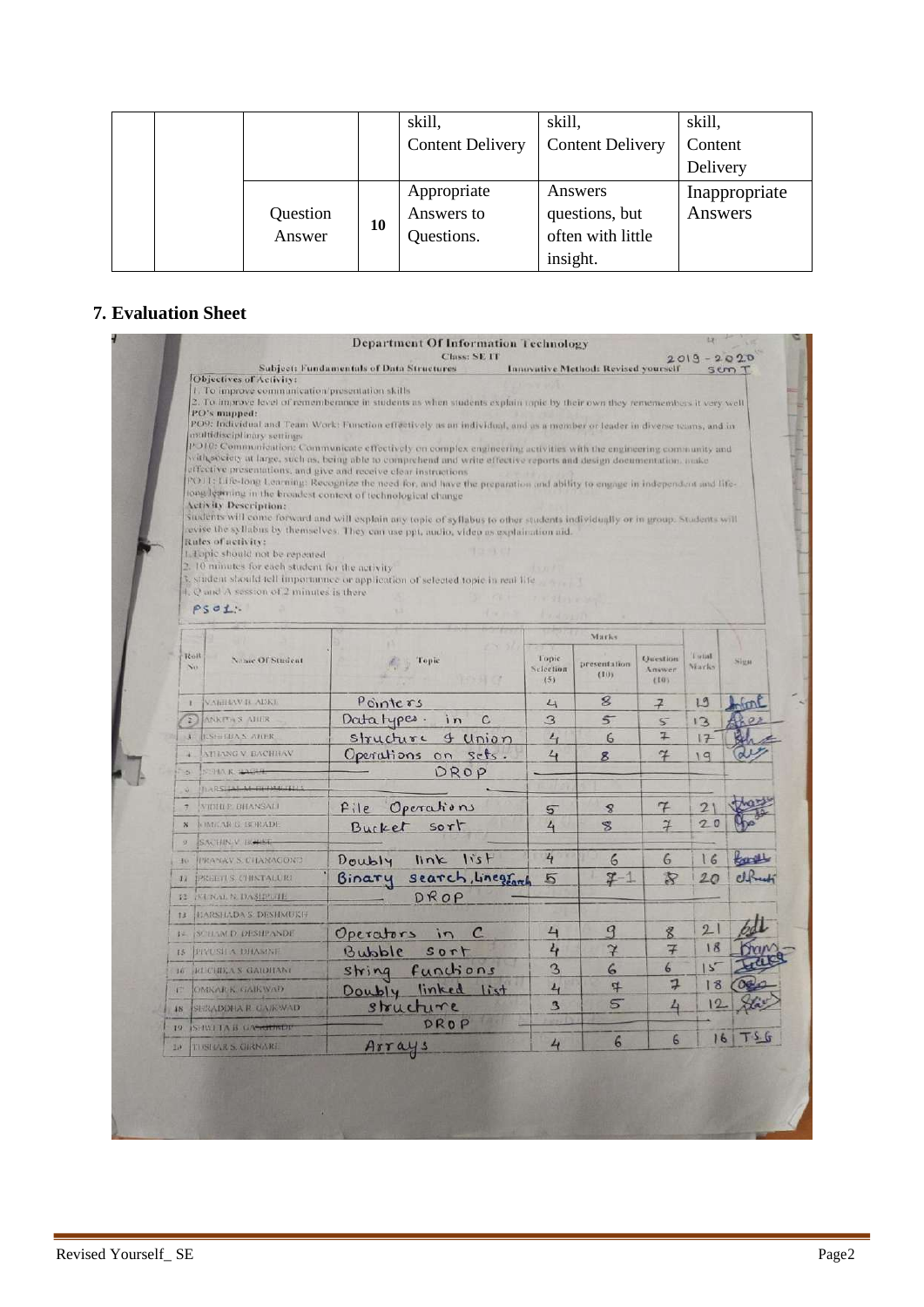| P                   | Holl<br>No.     | Name Of Student               | Topic                        | <b>Topic</b><br>Selection<br>(5) | presentation<br>(10)      | Question<br>Answer<br>(10)  | tutal<br><b>Marks</b> | Sign.                       |                    | Roll <sup>1</sup> |
|---------------------|-----------------|-------------------------------|------------------------------|----------------------------------|---------------------------|-----------------------------|-----------------------|-----------------------------|--------------------|-------------------|
|                     |                 |                               |                              | $\mathcal{Z}$                    | 6                         | 5                           | 14                    | Scott                       |                    | Nu.               |
| aMP<br>$\mathbf{C}$ | 21              | <b>KAVITA D. JADHAV</b>       | Arrays<br>DROP               |                                  |                           |                             |                       |                             |                    |                   |
|                     | 22              | SHREYASA JADHAV               |                              | 4                                | 5                         | $\mathcal{D}_{\mathcal{A}}$ | 12                    | OW                          |                    | 61                |
|                     | 23              | DISHA S. KHARCHE              | - Queve                      | 3                                | $L_{1}$                   | $\mathbf{B}$                | 0                     |                             |                    | 62.               |
| P                   | 24              | PRATIK PRAKASH KHULI          | Appln of Linked list<br>list | $\mathcal{L}_{l}$                | $\mathcal{I}$             | $\overline{z}$              | 16                    |                             |                    | 63                |
| $\overline{C}$<br>c | 25 <sub>1</sub> | <b>SUMIT'S KOR</b>            | singly linked                | more adapta com                  |                           | <b>DANSON</b>               |                       |                             |                    | O<br>X6           |
|                     |                 | 26 SHUBHAMP KOTHARI           | Son Don Art ays means        | 4                                | 6                         | G                           |                       |                             |                    |                   |
| Ū                   | 27              | SHRIPAD K. MAHURKAR           | Pointers.<br>$S$ or          | B                                | 5                         | 5                           | 13                    |                             |                    |                   |
|                     | \$8             | PRACHLD. MATSAGAR             | selection                    | $\mathcal{L}_{1}$                | $\mathcal{C}$             | 6                           | 16                    |                             |                    |                   |
|                     | 29.             | SANDESH A MORE                | Stack                        | 3                                | 6                         | $\boldsymbol{6}$            | 15                    |                             |                    |                   |
|                     | 30              | <b>ABHINANDAN A NAHAR</b>     | Operators in C<br>PROP       |                                  |                           |                             |                       |                             |                    |                   |
|                     | 31              | PRARABDHA <del>AL NATHI</del> |                              |                                  |                           |                             |                       |                             |                    |                   |
| CAMERA              | 32              | CHETAN M-NER                  | DROP                         | 4                                | 7                         | 6                           | 17                    |                             | altim              |                   |
|                     | $33 -$          | <b>ADITYA'S NIKAM</b>         | stack<br>search              | $\mathbf{B}$                     | 5                         | 7                           | J                     |                             |                    |                   |
|                     | 34              | POOJA R NIKAM                 | Linear                       | $\mathbf{B}$                     | 5                         | 6                           |                       | 14                          | CANTER             |                   |
|                     | 35              | ROSHNI N. PAGAR               | Operators in C               | 4                                | 5                         | 6                           |                       | 15                          |                    |                   |
|                     | 36.             | <b>SAKSHI Y PAGAR</b>         | Bucket sort                  |                                  | $\epsilon$                | 6                           |                       | I G                         |                    |                   |
|                     | 37              | PAYAL A PAGARIYA              | singly linked list           | 4                                | 6                         | 6                           |                       |                             | $\frac{1}{2}$      |                   |
|                     | 38              | <b>ROHAN D PARKHE</b>         | Pointers                     | 4                                |                           |                             |                       | 16                          | $\trianglerighteq$ |                   |
|                     | 39.             | <b>AASHLESHA K. PATIL</b>     | Grum                         | 2                                | $\overline{3}$            | $\mathbf{B}$                | 08                    |                             | <b>Aculud</b>      |                   |
|                     | 40              | <b>AMSHKARA FATIL</b>         | DROP                         |                                  |                           |                             |                       |                             |                    |                   |
|                     | 鐵               | SAILEE V. PATH.               |                              |                                  |                           |                             |                       |                             |                    |                   |
|                     | 47              | <b>SAVALIA PATIL</b>          | DROP                         |                                  |                           |                             |                       |                             |                    |                   |
|                     | 纽               | ABRILIEFT P. PAW .R           | 4 its operation<br>String    | 4                                | $\epsilon$                | 5                           |                       | $\mathcal{L}_{\mathcal{L}}$ |                    |                   |
|                     | 44              | <b>MATYAR PAWAR</b>           | gtacues                      | 4                                | $\overline{\mathcal{F}}$  | $7 -$                       |                       | 18                          |                    |                   |
|                     |                 | <b>BARSH V PAWAR</b>          | DROP                         |                                  |                           |                             |                       |                             |                    |                   |
|                     | 45              | <b>TEJASWINI N. PHAD</b>      |                              |                                  |                           |                             |                       |                             |                    |                   |
|                     | 46              | <b>BHANDDAST RANE</b>         | Pointers                     | $\mathcal{L}_1$                  | 5                         | 3                           |                       | 12                          |                    |                   |
|                     | 47              | NUPER M RATHOD                | Merge<br>sort                | 5                                | 8                         | 9<br>$\mathbf{a}$           |                       | $^{22}$                     |                    |                   |
|                     | 撂               |                               | .20 Arrays                   | $\frac{1}{2}$                    | $\overline{4}$            |                             | 6                     | 17                          |                    |                   |
|                     | 49              | MANSLE, SALUNGHE              | DROP                         |                                  |                           |                             |                       |                             |                    |                   |
|                     | 50              | <b>ATHARVA J. SARVA</b>       | Operators in C               | $\mathbf{B}$                     | $\overline{f}$            |                             | 6                     | 16                          | Place              |                   |
| 51                  |                 | <b>CUCHA A SAWANT</b>         | Insertion sort               |                                  | 7                         |                             | $\overline{\tau}$     | $\overline{9}$              | Dawn               |                   |
| 52                  |                 | <b>IMAIL A MAGAZI</b>         | selection sort               | 5                                | $\mathbf{a}$              |                             |                       | 9                           | Albah              |                   |
| 53                  |                 | SCHALK MIAH                   | Loops Control statements     | 4                                |                           | $\mathcal{C}$               |                       |                             |                    |                   |
| 34                  |                 | <b>HIARATK HARMA</b>          |                              | $\frac{1}{4}$                    | $\downarrow$              |                             | 8                     |                             | 9 80               |                   |
|                     |                 | <b>POHAN A SHELAR</b>         | Array                        | $\mathbf{2}$                     | <u>6</u>                  |                             | $\bf g$               |                             | 16 Proces          |                   |
| 酒                   |                 | HARSHAL PARKER                | Bubble<br>sort               | 5                                | 8                         |                             | 7                     | 20                          | <b>BN</b>          |                   |
| $\overline{50}$     |                 |                               | DROP                         |                                  |                           |                             |                       |                             |                    |                   |
| N<br>57             |                 | <b>REHILLER SHIPTER</b>       | singly<br>linked<br>15f      |                                  |                           |                             |                       |                             | BC                 |                   |
| 58                  |                 | RUTVIK R SON WANT             |                              | $\mathcal{P}$                    | $\mathsf{S}^{\mathsf{r}}$ |                             | $4\overline{ }$       | 12                          | paul               |                   |
| 59                  |                 | SWARALLE TANKU                | Sparse Matrix                | 5                                |                           |                             | G                     | 18                          |                    |                   |
| 60                  |                 | PRACHEP THEFT                 | structure of linked list     | $4\overline{6}$                  | $rac{7}{8}$               |                             | 7                     | $\overline{9}$              |                    |                   |
| 0.18 14:58          |                 |                               | Structure                    | 4                                |                           |                             |                       |                             |                    |                   |
|                     |                 |                               |                              |                                  | $\epsilon$                |                             | 5                     | IS                          |                    |                   |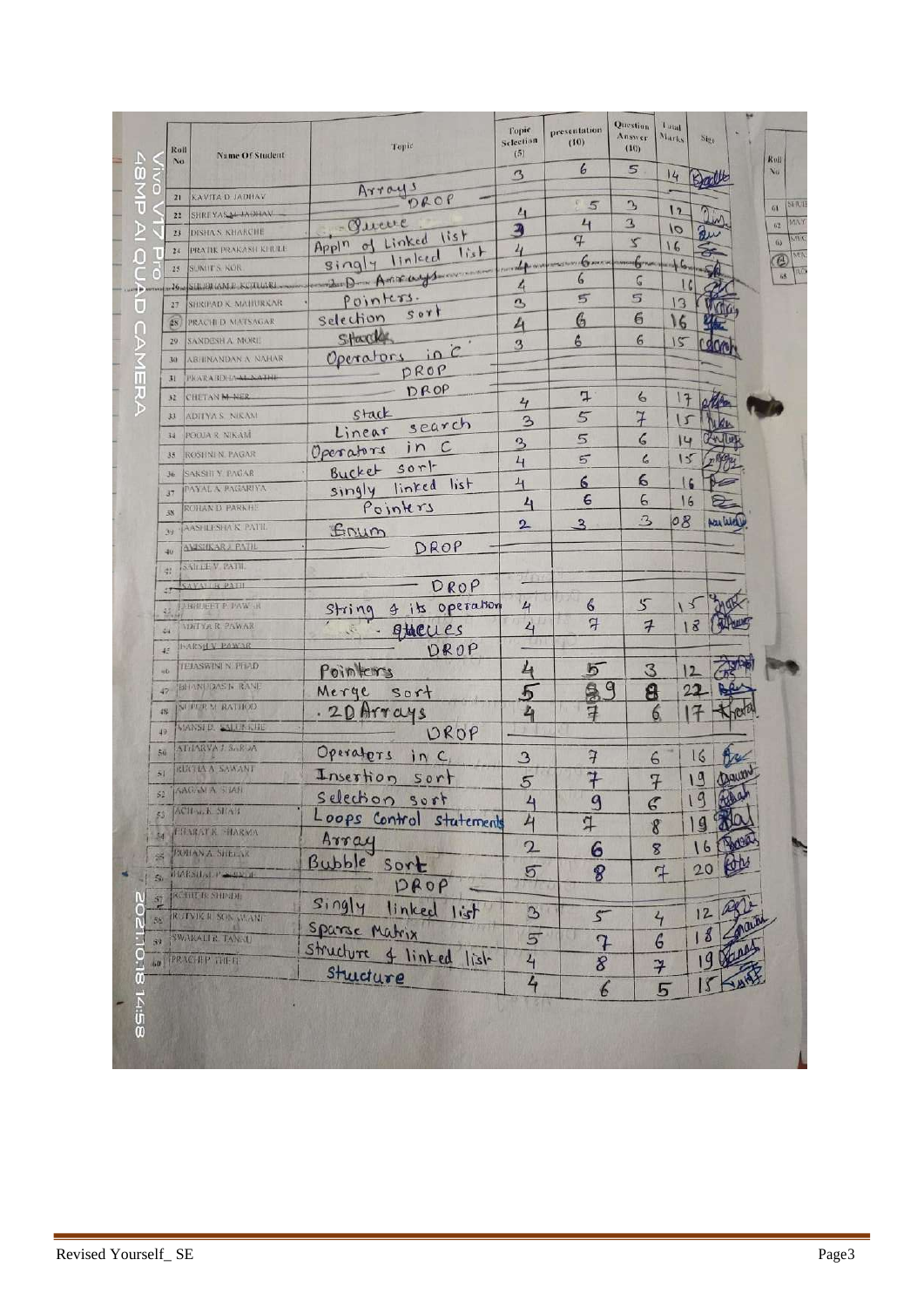| Roll<br>$\mathbf{N}$ | Name Of Student                        |            |                                     | Topic<br><b>Selection</b><br>(5) | presentation                | CDB                     | <b>Question</b><br>Answer<br>(10) | <b>Lutal</b><br>Marks    | Sign         |        |
|----------------------|----------------------------------------|------------|-------------------------------------|----------------------------------|-----------------------------|-------------------------|-----------------------------------|--------------------------|--------------|--------|
| 61                   | <b>SHUBHAM A THOK</b>                  | Control    | statements                          | $\lambda_{\rm I}$                |                             | $\boldsymbol{5}$        | $6 + 1$                           |                          | 165 8that    |        |
| 62                   | <b>MAYORAL DEALE</b><br>MEGHNA S VERMA |            | DROP<br>pecision control statements | 4                                |                             | 7611                    | 子                                 | R                        | <b>Casts</b> |        |
| 63<br>$\circledcirc$ | MANASI D. WAGH<br><b>ROHLL SHIMPL</b>  |            | statements in c                     | $\mathcal{D}_{\mathcal{A}}$      |                             | 65                      | $L_{1}$                           |                          | 12 Hours     |        |
|                      |                                        |            | Ms.S.S.Bhamre<br>(Subject Incharge) |                                  |                             |                         |                                   |                          |              |        |
|                      | $R_0$<br>Name<br>$\circ f$             |            | Topic                               |                                  |                             |                         | Marks.                            |                          | Total        |        |
| NO.                  | students.                              |            |                                     |                                  | Topic<br>selech             |                         | Prescrita-                        | guestion<br>Answer       | Marks        | sign.  |
|                      | 66 Vrushali 4. Borse                   |            | Arrays                              |                                  | 4                           |                         | $7 -$                             | 6                        | 17           | BOE Se |
|                      | 68 Faterna H: Merchant                 |            | control statements                  |                                  | 4                           | $\overline{\mathbf{z}}$ |                                   | 6                        | 18           |        |
| 69<br>70             | shubham B. Nere                        |            | Queue                               |                                  | 4                           |                         | g                                 | $\overline{4}$           | 20           |        |
|                      | 71 Vrushali I. Patil                   |            | Merge<br>Sor F                      |                                  | $4\overline{ }$             |                         | $7 -$                             | 6                        | 17           | Hatel  |
|                      | 72 Prajakta K. Bankar                  |            | Functions                           |                                  | $\mathbf{z}_t$              |                         | 9                                 | $\tau$                   | 20           |        |
|                      | 73 Vaisharr D. Thombare                |            | Singly linked list                  |                                  | 4                           |                         | $\overline{\mathbf{3}}$           | $\tau$                   | 19           |        |
|                      | 74 Tejashri A. Bhalerao                |            | structure                           |                                  | 4                           |                         | 8                                 | $\overline{\mathcal{F}}$ | 19           |        |
| 75                   | sakshi                                 | G. Pimpare | stack                               |                                  | $\mathbf{z}_t$              |                         | g.                                | $\overline{6}$           | 18           |        |
|                      | 76 Payal G. Thorat                     |            | Operators in 'C'                    |                                  | 4                           |                         | $\mathsf{G}$                      | 6                        | 16           |        |
| 77                   | Nikita P. Arhad                        |            | Oresview of data types              |                                  | 4                           |                         | $\mathbf{8}$                      | 6                        | 19           |        |
|                      | 78 Vaishnauj S. Joshi                  |            | Union                               |                                  | $\mathcal{L}_{\mathcal{I}}$ |                         | $\overline{1}$                    | 5                        | 16           |        |
|                      | 79 Parth H. Patel                      |            | stack                               |                                  | 4                           |                         | $\mathbf{B}$                      | $\overline{1}$           | 19           |        |
|                      | 80 Snehal S. Gaikwad                   |            | Queue                               |                                  | $\mathcal{L}_{\mathbf{t}}$  |                         | 7                                 | $\epsilon$               | 17           |        |
|                      |                                        |            |                                     |                                  |                             |                         |                                   |                          |              |        |

| Sr. No. | <b>Result Analysis</b>                  |        |
|---------|-----------------------------------------|--------|
|         | <b>Total Student Present Student</b>    | 62     |
|         | Number of Student Scoring above 60%     | 50     |
|         | Percentage of student Scoring above 60% | 80.64% |